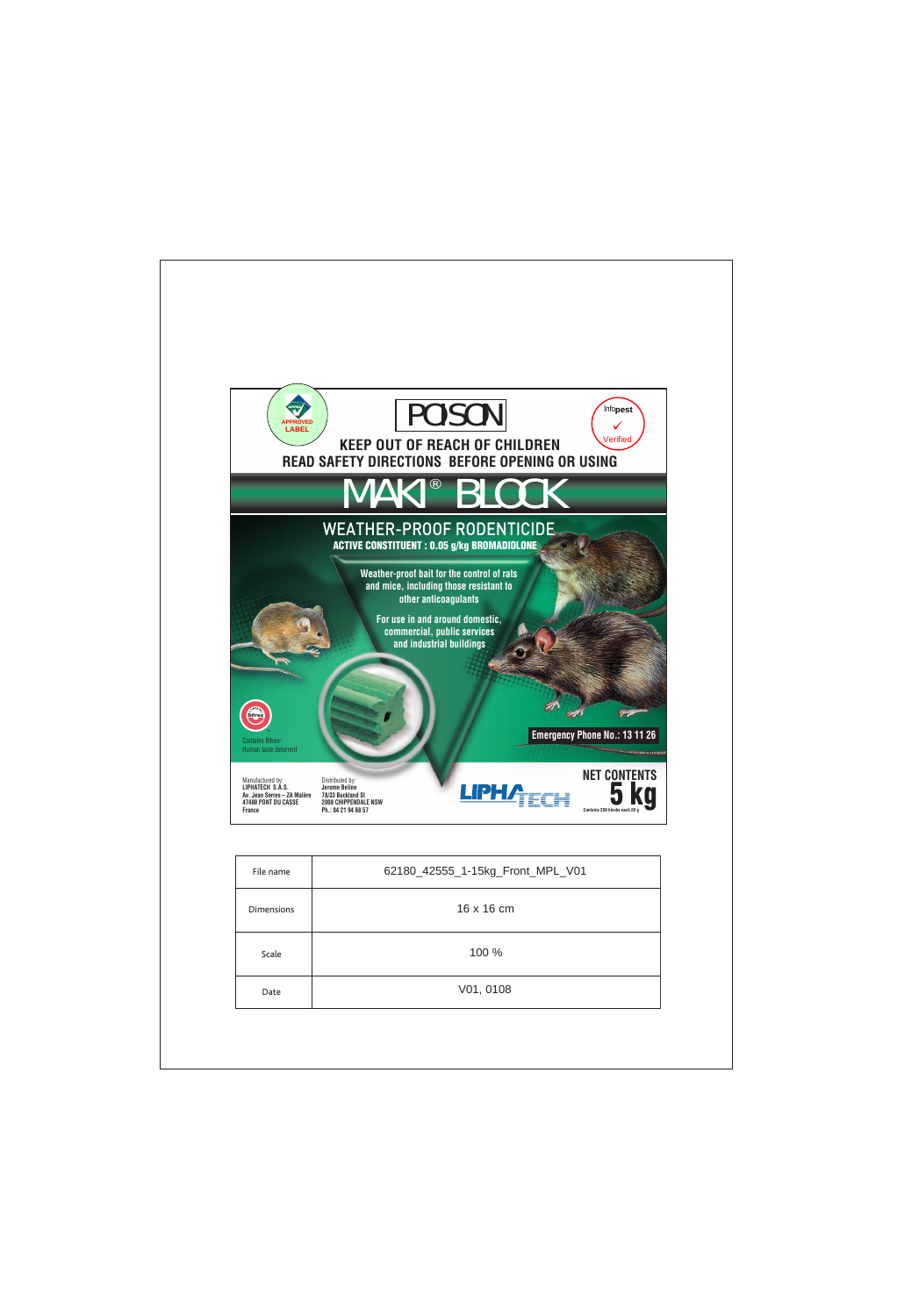# POISON



## **KEEP OUT OF REACH OF CHILDREN READ SAFETY DIRECTIONS BEFORE OPENING OR USING**



| File name         | 62180_42555_1-15kg_Front_Wrapped_MPL_V01 |
|-------------------|------------------------------------------|
| <b>Dimensions</b> | 16 x 16 cm                               |
| Scale             | 100 %                                    |
| Date              | V01, 0108                                |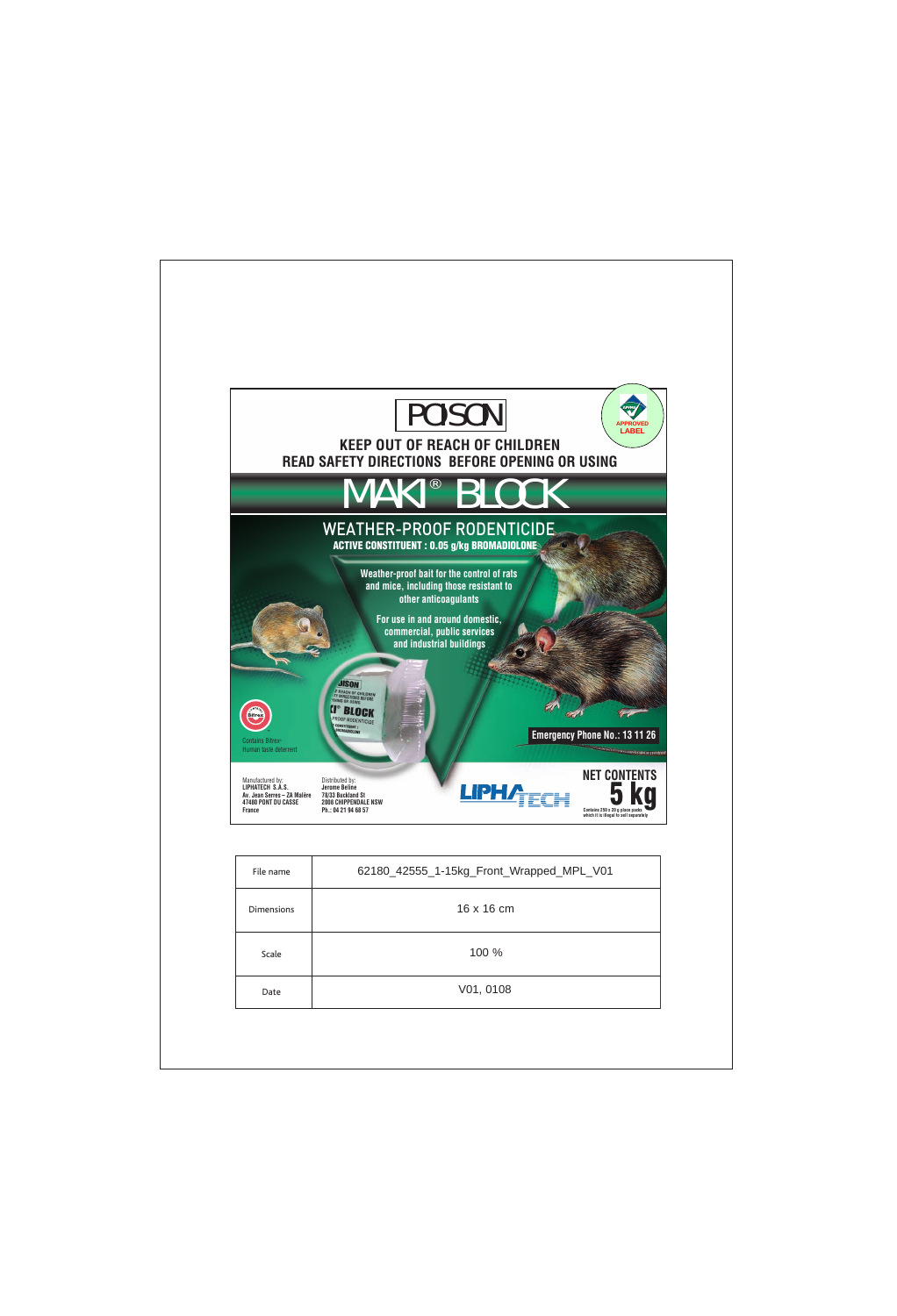#### **DIRECTIONS FOR USE**

#### **RESTRAINTS**

DO NOT exceed 3 m between bait stations for mice or 9 m for rats. DO NOT place baits in open.

| <b>SITUATION</b>                                                                                                                                                                                                                                                                     | <b>PESTS</b>                                         | <b>RATE</b>                                   | <b>CRITICAL COMMENTS</b>                                                                                                                                                                                                                                                                                                                                                                                                                                                                                                                                                                                                                                                                                                              |
|--------------------------------------------------------------------------------------------------------------------------------------------------------------------------------------------------------------------------------------------------------------------------------------|------------------------------------------------------|-----------------------------------------------|---------------------------------------------------------------------------------------------------------------------------------------------------------------------------------------------------------------------------------------------------------------------------------------------------------------------------------------------------------------------------------------------------------------------------------------------------------------------------------------------------------------------------------------------------------------------------------------------------------------------------------------------------------------------------------------------------------------------------------------|
| In and around agricultural, commer-<br>cial, domestic and industrial situa-<br>tions.<br>Apply where pests occur, eq. food pro-<br>cessing factories or stores, laundries,<br>restaurants, ships, boiler houses,<br>hotels and motels, sub-floors, floor<br>voids and wall cavities. | <b>Rats</b><br>(Rattus rattus,<br>Rattus norvegicus) | 3 or more 20 g<br>blocks per bait<br>station  | The feeding behaviour of rats and mice is slightly different. Rats feed in large quantities in few locations<br>whereas mice are more erratic and tend to feed in different places at different times.<br>First determine the infested areas. Where droppings are seen, inside ceiling cavities, along runs are<br>locations more probably frequented by rats and mice. Remove as much alternative food as possible.<br>Check bait consumption after 3 days. Replace eaten baits. Where a high level of consumption is noti-<br>ced, place more baits. Remove baits in new locations where there has been no take.<br>Inspect again 3 days later and then once a week until feeding ceases. Normally treatment takes 2 to 3<br>weeks. |
|                                                                                                                                                                                                                                                                                      | Mice<br>(Mus musculus)                               | 3 or more 20 a<br>blocks per infested<br>area |                                                                                                                                                                                                                                                                                                                                                                                                                                                                                                                                                                                                                                                                                                                                       |

#### **NOT TO BE USED FOR ANY PURPOSE, OR IN ANY MANNER, CONTRARY TO THIS LABEL UNLESS AUTHORISED UNDER APPROPRIATE LEGISLATION.**

#### **GENERAL INSTRUCTIONS**

Blocks contain human taste deterrent which prevents accidental consumption by children. Try not to touch the bait as this may deter rats and mice from eating it. Please use gloves. Usually rats and mice die within 3 to 5 days after eating the bait.

If reinfestation should occur, you can repeat treatment once. For further treatments, it is strongly advised to alternate with a product containing a different active ingredient to avoid the development of genetic resistance.

#### **PRECAUTIONS**

The use of this product for the control of protected native rodents requires permission from wildlife authorities.

Do not allow bait to contaminate foodstuffs or food intended for human or animal consumption. Do not apply bait to crops.

Place baits in locations or bait stations which are inaccessible to other animals and birds. This product is hazardous to pigs, cats, dogs, native wildlife and poultry.

This product is restricted to use in and around buildings (within 2 metres) or enclosed spaces (e.g., drains).

#### **PROTECTION OF WILDLIFE, FISH, CRUSTACEANS AND ENVIRONMENT**

DO NOT contaminate streams, rivers or waterways with the chemical or used containers.

#### **STORAGE AND DISPOSAL**

Store in the closed, original container in a dry, cool, well-ventilated area out of direct sunlight. Do not store for prolonged periods in direct sunlight.

Break, crush, puncture, and bury empty containers and dispose of unused bait in a local authority landfill.

**BN DOM APVMA No. 62180 / 1-15kg / 1207**

If no landfill is available, bury the containers or unused bait below 500 mm in a disposal pit specifically marked and set up for this purpose, clear of waterways, desirable vegetation and tree roots. Empty containers and product should not be burnt.

Do not use containers which have held bait for any other purpose.

Dispose of carcasses safely by burning or burying in an approved landfill. Do not place dead rats or mice in refuse bins or rubbish tips.

Dispose of spoiled blocks by placing in plastic bags and putting in garbage.

#### **SAFETY DIRECTIONS**

Poisonous if absorbed by skin contact or swallowed. Repeated minor exposure may have a cumulative poisoning effect. Avoid contact with skin. When preparing product for use, wear elbow-length PVC gloves. If on skin and after each baiting, wash thoroughly with soap and water. After each day's use, wash gloves.

#### **FIRST AID**

If poisoning occurs, contact a doctor or Poisons Information Centre. Phone 13 11 26. Vitamin K1 (phytomenadione) is antidotal. Additional information is listed in the Material Safety Data Sheet.

#### **MANUFACTURER'S WARRANTY AND EXCLUSION OF LIABILITY**

This product as supplied is of a high grade and believed to be suitable for any purpose for which it is expressly recommended and must be used in accordance with the Directions for Use given on the label. No responsibility is accepted in respect of the product save those non-excludable conditions implied by any Federal and State legislation or law of a territory.

Maki ® Registered trademark of LIPHATECH S.A.S. Bitrex® Registered trademark of Macfarlan Smith Limited



| File name         | 62180_42555_1-15kg_Rear_MPL_V01 |
|-------------------|---------------------------------|
| <b>Dimensions</b> | 14,85 x 21 cm                   |
| Scale             | 90%                             |
| Date              | V01, 0108                       |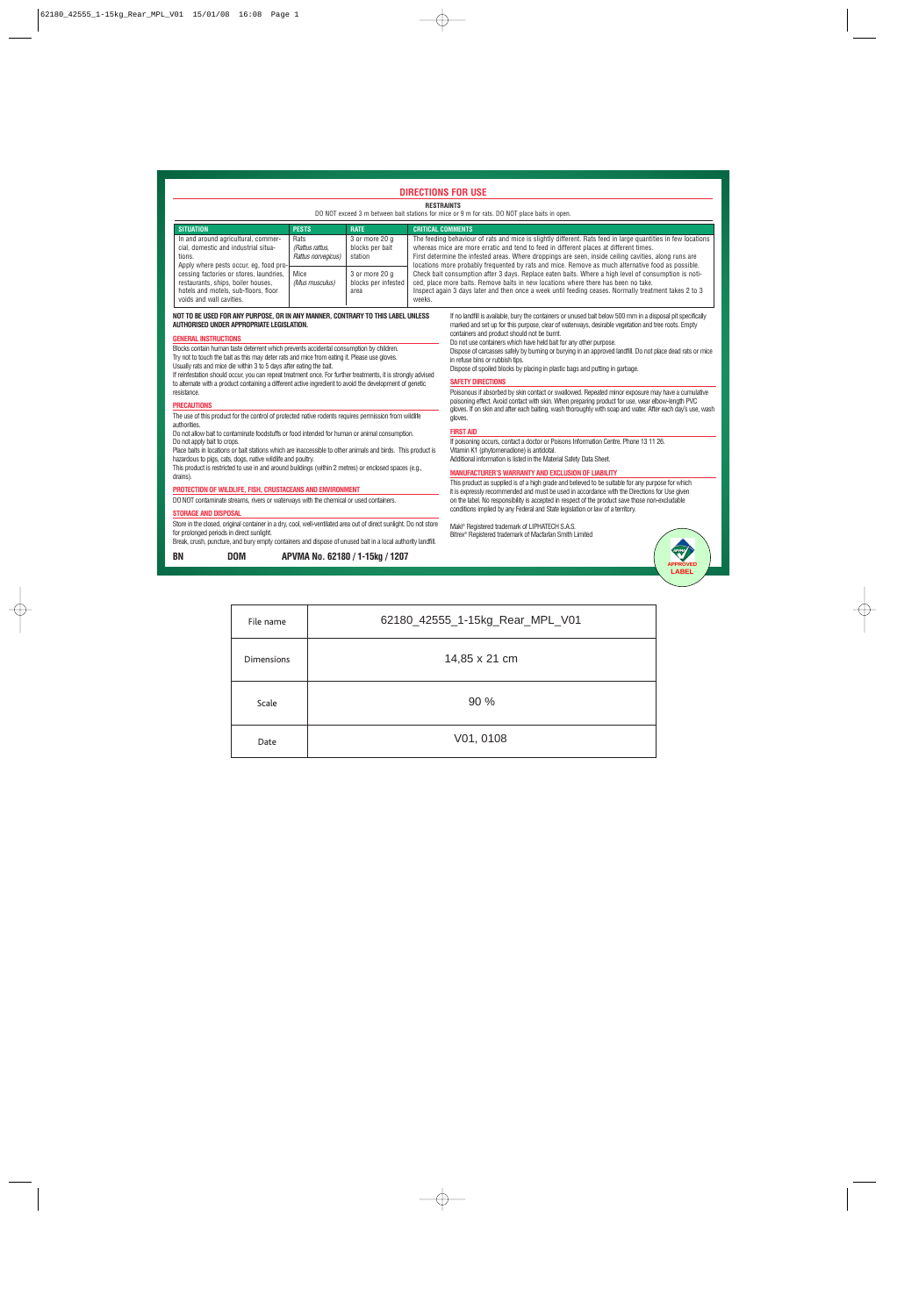#### **DIRECTIONS FOR USE**

#### **RESTRAINTS**

DO NOT exceed 3 m between bait stations for mice or 9 m for rats. DO NOT place baits in open.

| <b>SITUATION</b>                                                                                                                                                                                                                                                                     | <b>PESTS</b>                                  | <b>RATE</b>                                      | <b>CRITICAL COMMENTS</b>                                                                                                                                                                                                                                                                                                                                                                                                                                                                                                                                                                                                                                                                                                              |
|--------------------------------------------------------------------------------------------------------------------------------------------------------------------------------------------------------------------------------------------------------------------------------------|-----------------------------------------------|--------------------------------------------------|---------------------------------------------------------------------------------------------------------------------------------------------------------------------------------------------------------------------------------------------------------------------------------------------------------------------------------------------------------------------------------------------------------------------------------------------------------------------------------------------------------------------------------------------------------------------------------------------------------------------------------------------------------------------------------------------------------------------------------------|
| In and around agricultural, commer-<br>cial, domestic and industrial situa-<br>tions.<br>Apply where pests occur, eq. food pro-<br>cessing factories or stores, laundries,<br>restaurants, ships, boiler houses,<br>hotels and motels, sub-floors, floor<br>voids and wall cavities. | Rats<br>(Rattus rattus.<br>Rattus norvegicus) | 3 or more 20 a<br>sachets per bait<br>station    | The feeding behaviour of rats and mice is slightly different. Rats feed in large quantities in few locations<br>whereas mice are more erratic and tend to feed in different places at different times.<br>First determine the infested areas. Where droppings are seen, inside ceiling cavities, along runs are<br>locations more probably frequented by rats and mice. Remove as much alternative food as possible.<br>Check bait consumption after 3 days. Replace eaten baits. Where a high level of consumption is noti-<br>ced, place more baits. Remove baits in new locations where there has been no take.<br>Inspect again 3 days later and then once a week until feeding ceases. Normally treatment takes 2 to 3<br>weeks. |
|                                                                                                                                                                                                                                                                                      | Mice<br>(Mus musculus)                        | 3 or more 20 a<br>sachets per infes-<br>ted area |                                                                                                                                                                                                                                                                                                                                                                                                                                                                                                                                                                                                                                                                                                                                       |

#### **NOT TO BE USED FOR ANY PURPOSE, OR IN ANY MANNER, CONTRARY TO THIS LABEL UNLESS AUTHORISED UNDER APPROPRIATE LEGISLATION.**

#### **GENERAL INSTRUCTIONS**

Blocks contain human taste deterrent which prevents accidental consumption by children. Try not to touch the bait as this may deter rats and mice from eating it. Please use gloves. Usually rats and mice die within 3 to 5 days after eating the bait.

If reinfestation should occur, you can repeat treatment once. For further treatments, it is strongly advised to alternate with a product containing a different active ingredient to avoid the development of genetic resistance.

#### **PRECAUTIONS**

The use of this product for the control of protected native rodents requires permission from wildlife authorities.

Do not allow bait to contaminate foodstuffs or food intended for human or animal consumption. Do not apply bait to crops.

Place baits in locations or bait stations which are inaccessible to other animals and birds. This product is hazardous to pigs, cats, dogs, native wildlife and poultry.

This product is restricted to use in and around buildings (within 2 metres) or enclosed spaces (e.g., drains).

#### **PROTECTION OF WILDLIFE, FISH, CRUSTACEANS AND ENVIRONMENT**

DO NOT contaminate streams, rivers or waterways with the chemical or used containers.

#### **STORAGE AND DISPOSAL**

Store in the closed, original container in a dry, cool, well-ventilated area out of direct sunlight. Do not store for prolonged periods in direct sunlight.

Break, crush, puncture, and bury empty containers and dispose of unused bait in a local authority landfill.

**BN DOM APVMA No. 62180 / 1-15kg / 1207**

If no landfill is available, bury the containers or unused bait below 500 mm in a disposal pit specifically marked and set up for this purpose, clear of waterways, desirable vegetation and tree roots. Empty containers and product should not be burnt.

Do not use containers which have held bait for any other purpose.

Dispose of carcasses safely by burning or burying in an approved landfill. Do not place dead rats or mice in refuse bins or rubbish tips.

Dispose of spoiled blocks by placing in plastic bags and putting in garbage.

#### **SAFETY DIRECTIONS**

Poisonous if absorbed by skin contact or swallowed. Repeated minor exposure may have a cumulative poisoning effect. Avoid contact with skin. When preparing product for use, wear elbow-length PVC gloves. If on skin and after each baiting, wash thoroughly with soap and water. After each day's use, wash gloves.

#### **FIRST AID**

If poisoning occurs, contact a doctor or Poisons Information Centre. Phone 13 11 26. Vitamin K1 (phytomenadione) is antidotal. Additional information is listed in the Material Safety Data Sheet.

#### **MANUFACTURER'S WARRANTY AND EXCLUSION OF LIABILITY**

This product as supplied is of a high grade and believed to be suitable for any purpose for which it is expressly recommended and must be used in accordance with the Directions for Use given on the label. No responsibility is accepted in respect of the product save those non-excludable conditions implied by any Federal and State legislation or law of a territory.

Maki ® Registered trademark of LIPHATECH S.A.S. Bitrex® Registered trademark of Macfarlan Smith Limited



| File name         | 62180_42555_1-15kg_Rear_Wrapped_MPL_V01 |
|-------------------|-----------------------------------------|
| <b>Dimensions</b> | 14,85 x 21 cm                           |
| Scale             | 90%                                     |
| Date              | V01, 0108                               |